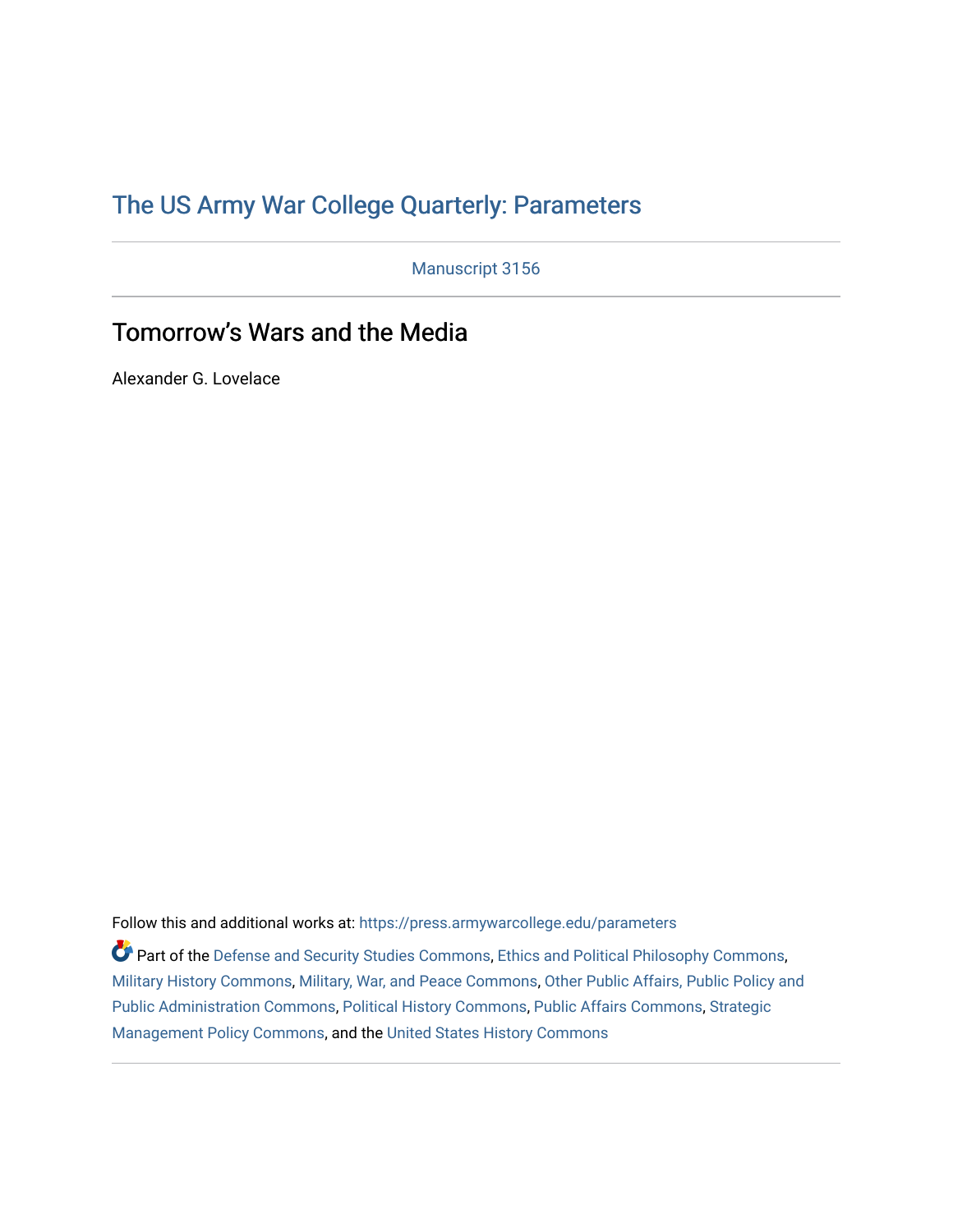# **Tomorrow's Wars and the Media**

Alexander G. Lovelace ©2022 Alexander G. Lovelace

ABSTRACT: Distilling lessons from the author's book, T*he Media Offensive: How the Press and Public Opinion Shaped Allied Strategy during World War II*, this article provides applicable suggestions for the US military today. As in World War II, the press is both a weapon and a possible vulnerability in modern warfare. Consequently, this article offers practical suggestions for how the press can be used by public affairs officers, commanders, and policymakers to achieve victory in coming conflicts.

#### **Keywords: press, World War II, public affairs, TikTok, media**

ieutenant General George S. Patton Jr. began a November 6, 1944, press<br>conference by asking the assembled reporters for a favor. The purpose of<br>the press conference was to brief the correspondents on the Third Army's<br>comin conference by asking the assembled reporters for a favor. The purpose of the press conference was to brief the correspondents on the Third Army's coming offensive to capture Metz, France. Patton asked if the *BBC* correspondent was present and explained "you can do me a very great favor by lying for me when we attack by saying we are straightening our lines for a winter position." He hoped the deception would gain his army 24 hours. Other reporters reminded the general their stories were also broadcast on the radio, and Patton agreed they could help.1 Major General Hobart Gay, the Third Army's deputy chief of staff, recorded that Patton "gave them practically all the details of the proposed attack." Gay added "the purpose of this statement is to mislead the enemy and not the public."2 Patton had an additional request, "Another thing is to give the Corps, Division, and Regimental Commanders credit for what they do." Giving individuals or specific units' publicity would uplift the morale of both soldiers and civilians. After reminding the reporters that everything he had told them was secret, he ended by saying "I know I can trust you."3

Seventy-seven years later in the early morning hours of May 14, 2021 ( Jerusalem time), the Israeli Defense Forces (IDF) announced "air and ground troops are currently attacking in the Gaza Strip." Hamas reacted by ordering their ground forces into a maze of defensive tunnels to repel the assault. No ground attack came. Instead, the Israeli Air Force subjected the tunnels to 40 minutes of bombardment. Meanwhile, the IDF corrected their statement. No ground attack was afoot. Only artillery

<sup>1.</sup> "Conference between General Patton and Third Army Correspondents," November 6, 1944, folder 7, box 53, George S. Patton Papers, Manuscript Division of the Library of Congress.

<sup>2.</sup> Hobart R. Gay, Diary, November 6, 1944, folder October 7, 1944 to November 20, 1944, box 2, Hobart R. Gay Papers, US Army Heritage and Education Center.

<sup>3.</sup> "General Patton and Third Army Correspondents."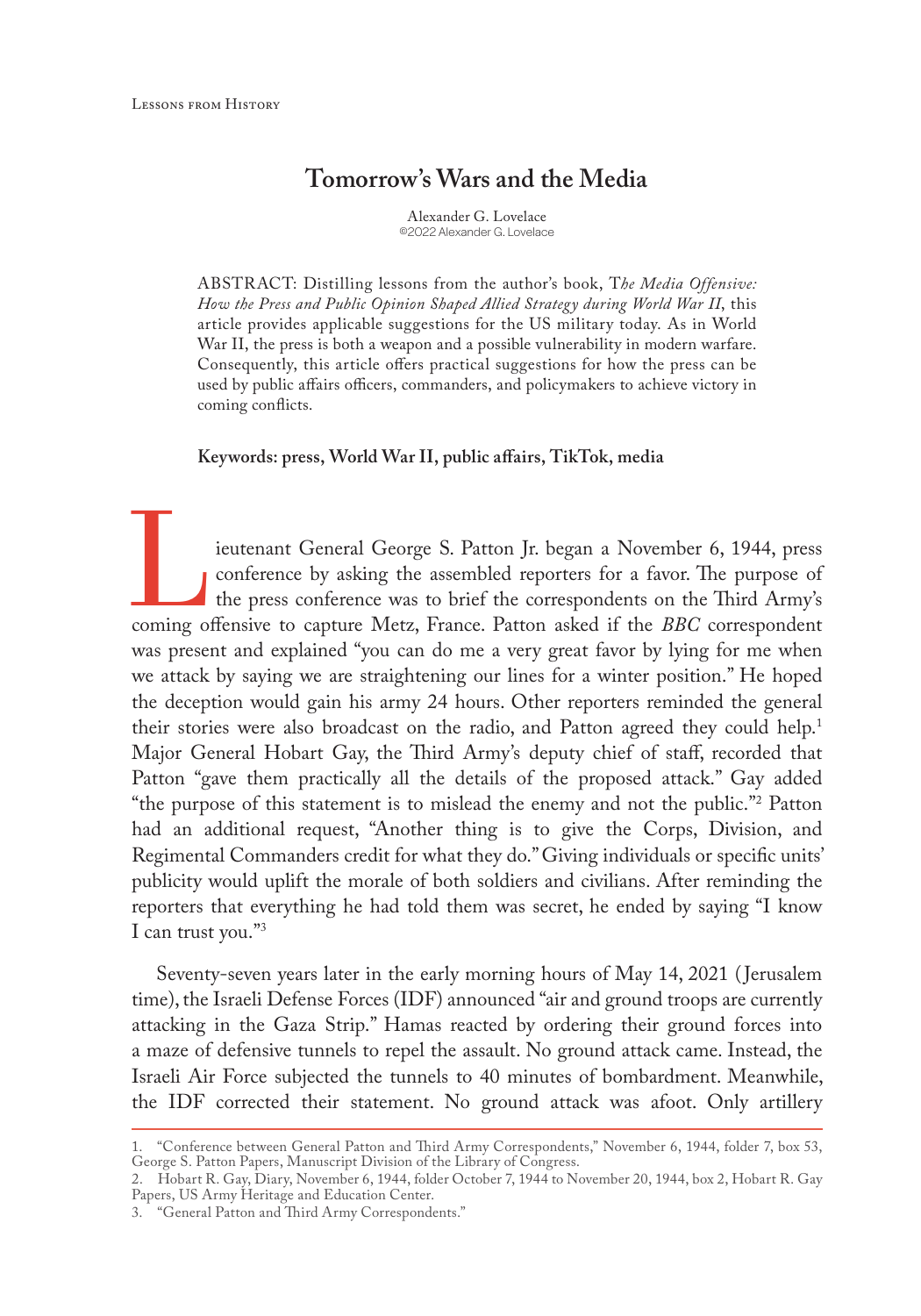fire from outside Gaza, which, in the fog of war, had been misinterpreted as a ground invasion. Despite the IDF denial, the international media were outraged and claimed the military had deliberately used the press to mislead Hamas into their crosshairs.4 Whatever the truth, the erroneous report had worked to Israel's tactical advantage.

As the above examples demonstrate, the press has played a role in past conflicts and will continue to be an important factor in future wars. Although the two stories have notable differences, they also contain striking similarities. With changing technologies and the onset of social media and content apps (such as TikTok), the press's role in warfare continues to grow.

In my forthcoming book, *The Media Offensive: How the Press and Public Opinion Shaped Allied Strategy during World War II*, I argue the onset of total war made World War II combatants attempt to use the press as a weapon.5 At the same time, press and public opinion increasingly influenced the battlefield decisions of commanders. In this article, I argue that both observations are valid today, explore how lessons from the World War II media war can guide future conflicts, address perennial issues in military media situations (not function as a critique of current US Army public affairs policies), and provide lessons drawn from history while acknowledging the vastly different media landscape that has emerged since World War II.

For this article, the definitions of what is "news" and "public opinion" have been left deliberately opaque. Most people, military officers included, do not have a formal definition for either term, but view where they get information on current events as news. Public opinion can be in the eye of the beholder. As this article shows, what an officer believes news and public opinion to be is more significant for explaining his or her actions than what news and public opinion actually are.

# **News Will Influence Battlefield Decisions**

Dwight D. Eisenhower, Ernest King, and George Marshall were hardly publicity hounds. During World War II, however, they allowed their military decisions to be influenced by the media as much as limelight-loving Mark Clark,

<sup>4.</sup> David M. Halbfinger, "A Press Corps Deceived, and the Gaza Invasion That Wasn't," *New York Times* (website), May 14, 2021, [https://www.nytimes.com/2021/05/14/world/middleeast/israel-gaza](https://www.nytimes.com/2021/05/14/world/middleeast/israel-gaza-disinformation.html?msclkid=5baa82afcd2f11eca81f0bc36e6545ae) [-disinformation.html?msclkid=5baa82afcd2f11eca81f0bc36e6545ae](https://www.nytimes.com/2021/05/14/world/middleeast/israel-gaza-disinformation.html?msclkid=5baa82afcd2f11eca81f0bc36e6545ae); Josef Federman, "Israeli Military Accused of Using Media to Trick Hamas," Associated Press (website), May 15, 2021, [https://apnews.com](https://apnews.com/article/hamas-middle-east-israel-media-4d942411c64c8ae1e919ae93401f8919?msclkid=a6766017cd2f11ec9ddf42856dde7cd1) [/article/hamas-middle-east-israel-media-4d942411c64c8ae1e919ae93401f8919?msclkid=a6766017cd2f11ec9](https://apnews.com/article/hamas-middle-east-israel-media-4d942411c64c8ae1e919ae93401f8919?msclkid=a6766017cd2f11ec9ddf42856dde7cd1) [ddf42856dde7cd1;](https://apnews.com/article/hamas-middle-east-israel-media-4d942411c64c8ae1e919ae93401f8919?msclkid=a6766017cd2f11ec9ddf42856dde7cd1) Nir Dvori, "The IDF's Ploy: This Is How the Tunnels Became Death Traps for Terrorists in Gaza," N12 (website), May 14, 2021, [https://www.mako.co.il/news-military/2021\\_q2/Article](https://www.mako.co.il/news-military/2021_q2/Article-178966fb8e96971026.htm?sCh=31750a2610f26110&pId=173113802) [-178966fb8e96971026.htm?sCh=31750a2610f26110&pId=173113802.](https://www.mako.co.il/news-military/2021_q2/Article-178966fb8e96971026.htm?sCh=31750a2610f26110&pId=173113802)

<sup>5.</sup> Alexander G. Lovelace, *The Media Offensive: How the Press and Public Opinion Shaped Allied Strategy during World War II* (Lawrence: University Press of Kansas, 2022).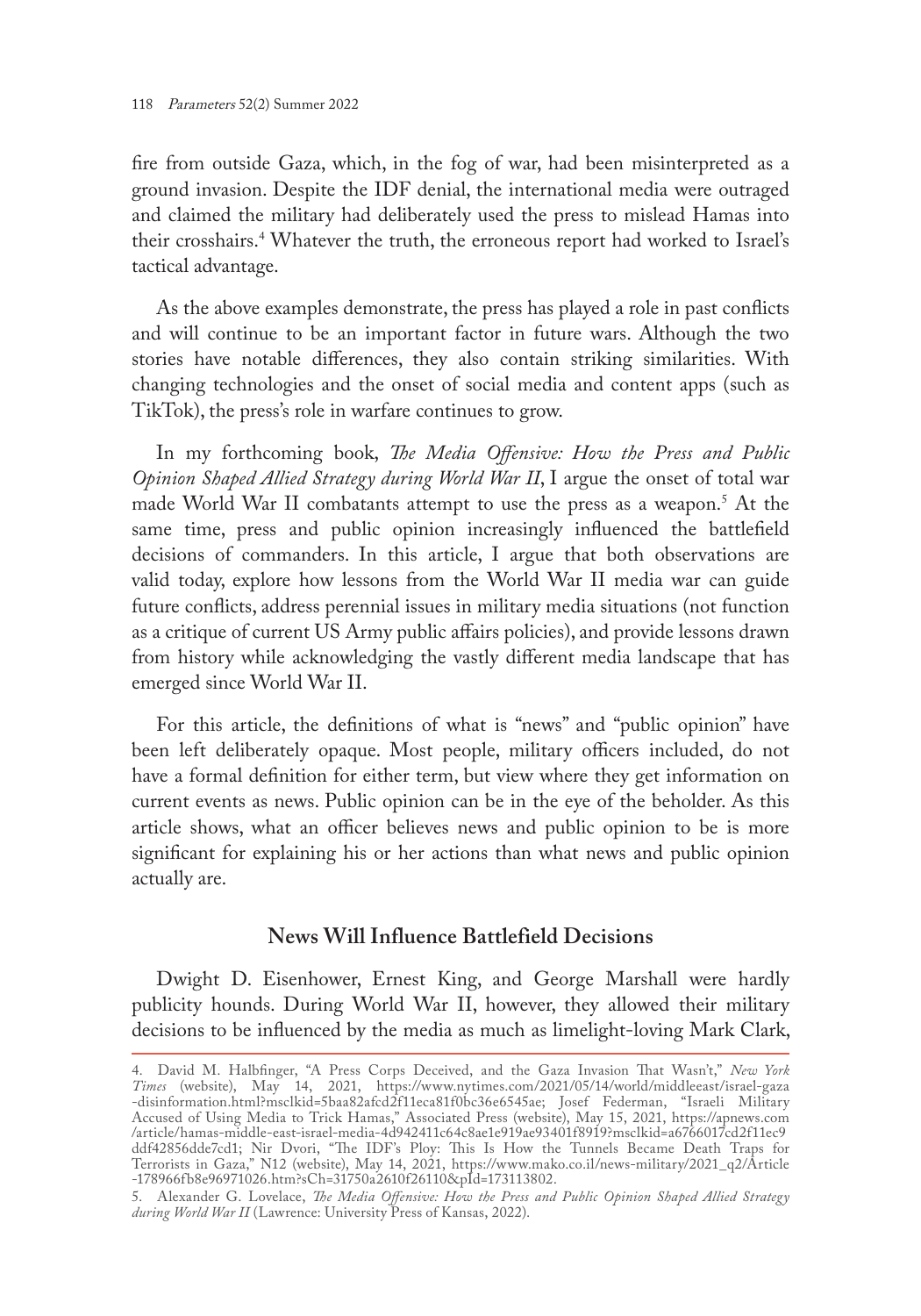Douglas MacArthur, and George Patton. As Francis de Guingand, Bernard Law Montgomery's chief of staff, wrote after the war, "It is well that the press should realise how even the most dogged and determined characters are influenced by what they say."<sup>6</sup>

Even strong-willed commanders who ignore the press will have to answer to military and political leaders who do the opposite. As Saddam Hussein's forces retreated from Kuwait during the Persian Gulf War, for example, they were caught in the open by the US Air Force. The press labeled the subsequent destruction the "Highway of Death." It did not take long before coalition commander General H. Norman Schwarzkopf heard his superiors were beginning to worry public opinion might be negatively affected by the graphic images. Schwarzkopf concluded, "Washington was ready to overreact, as usual, to the slightest ripple in public opinion. I thought, but didn't say, that the best thing the White House could do would be to turn off the damned TV in the situation room."7 Clearly, the press is a weapon that cuts both ways and understanding how the media influences military decision making is a necessary precursor to wielding the media as a weapon.

During World War II, overseas commanders rarely had access to editorials, opinion polls, or timely news.8 However, this lack of access did not stop them from guessing what public opinion was and responding accordingly. For example, near the end of the North African campaign in spring 1943 the British announced logistical problems prevented British and American forces from taking part in the final battle for Tunisia and explained they would take the Axis surrender. Major General Omar Bradley, who commanded the US II Corps, visited Eisenhower to complain. Bradley told Eisenhower, "The people in the United States want a victory and they deserve one," Bradley argued. "After playing an important part on the North African invasion and in the early Tunisian campaign, they would find it difficult to understand why the American forces were squeezed out in this final campaign."9 Instead of inquiring how Bradley knew public opinion so conveniently supported his argument, Eisenhower changed the battle plans to include the II Corps. In this case, as in others, perception of public opinion mattered more than its reality.

<sup>6.</sup> Francis de Guingand, *Operation Victory* (New York: Charles Scribner's Sons, 1947), 381–82.

<sup>7.</sup> H. Norman Schwarzkopf, *It Doesn't Take a Hero*: *The Autobiography of General H. Norman Schwarzkopf*  (New York: Bantam Books, 1992), 468.

<sup>8.</sup> Eisenhower to Charles Kenon Gailey Jr., January 1, 1943, letter, in Dwight Eisenhower, *The Papers of Dwight David Eisenhower*, vol. 2, *The War Years*, ed. Alfred D. Chandler Jr. (Baltimore: Johns Hopkins Press, 1970), 883; Dwight Eisenhower to Edgar Eisenhower, February 18, 1943, letter, in Dwight D. Eisenhower, *The Papers of Dwight David Eisenhower*, vol. 1, *The War Years*, ed. Alfred D. Chandler Jr. (Baltimore, Johns Hopkins Press, 1970), 962; and Eisenhower to Alexander Day Surles, April 6, 1943, letter, in *Eisenhower Papers*, vol. 2, 1081.

<sup>9.</sup> Omar N. Bradley, *A Soldier's Story* (New York: Random House, 1951), 56–59.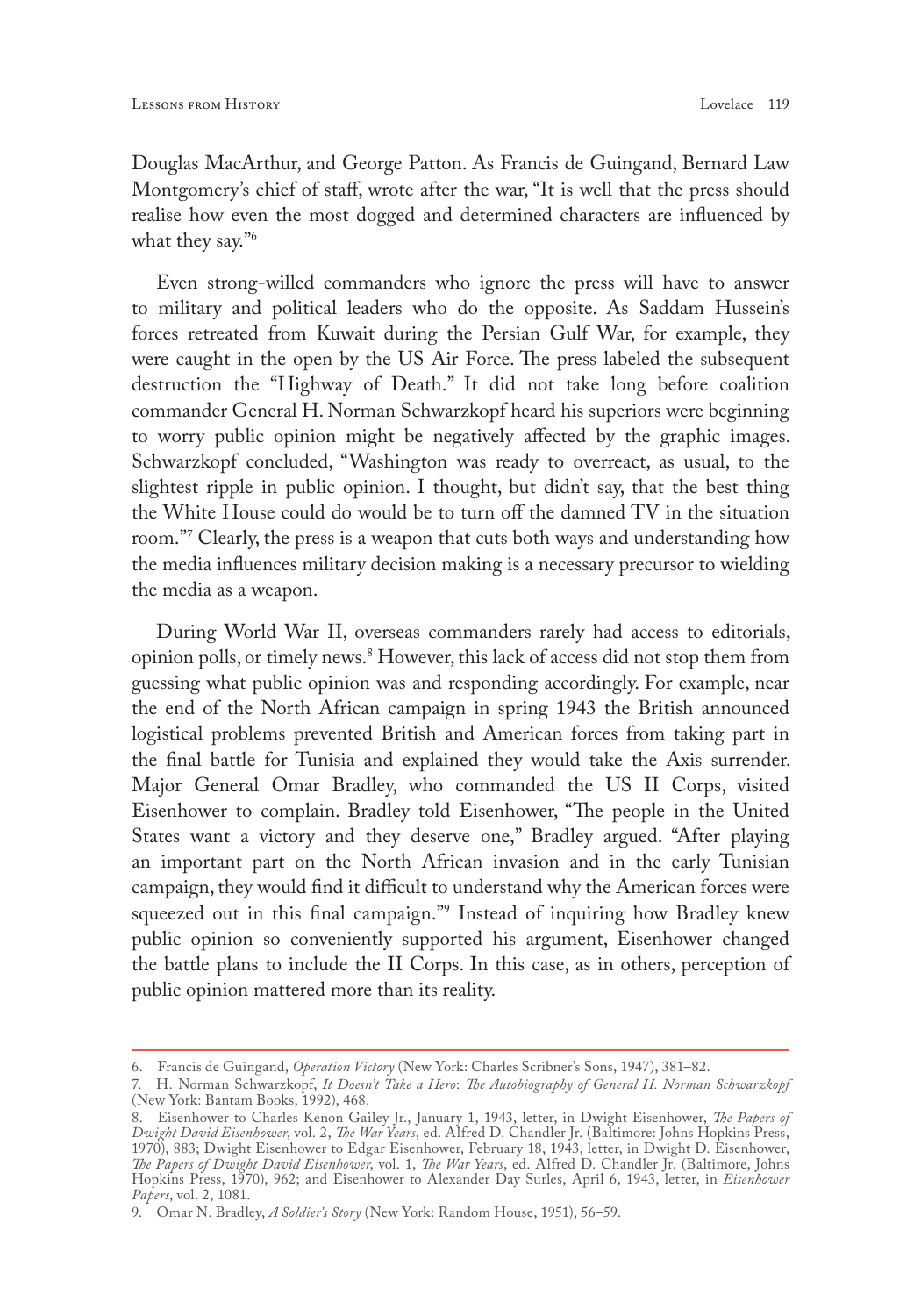Today, social media provides a new pressure—and danger—of influencing commanders and policymakers. Although it is easy to equate social media and public opinion, they are not the same. A 2019 Pew study of Twitter found 22 percent of American adults who have a Twitter account are more likely to be young, highly educated, wealthy, women, and vote for Democrats. A more stunning fact is that 10 percent of Twitter users are responsible for 80 percent of all the tweets created. Additionally, the study observed, "Individuals who are among the top 10 percent most active tweeters also differ from those who tweet rarely in ways that go beyond the volume of content they produce . . . Compared with other US adults on Twitter, they are much more likely to be women and more likely to say they regularly tweet about politics."10 More significant is the size of this group. With 22 percent of the US adult population, the group numbered 56,153,082 in 2019.<sup>11</sup> Ten percent of this number means 5,615,309 people made 80 percent of all the tweets on Twitter. This number is hardly insignificant, but when it is compared to the US adult population of 255,241,278, it is not impressive. Twitter activity may represent something, but it does not represent American public opinion.

The real power of Twitter is not so much the number of people that post, but the power they have to drive news stories. Indeed, Twitter and other social media sites have provided politicians, business leaders, and others with a platform that bypasses traditional news outlets. Tweets can be picked up by different news sources and have much wider influence than they would have on Twitter.<sup>12</sup> These posts, however, come from already-famous users who could attract media attention without Twitter. In addition, this group is much smaller than the 2 percent of the population that creates most tweets. At best, Twitter shows the opinions of the elite who post and should not be mistaken for public opinion.

Enemy actors can also use social media to create public pressure to end a war, amplify domestic unrest, create disinformation, highlight rumors, and spread havoc. The use of fake or stolen social media accounts by the Chinese and Russian

<sup>10.</sup> Stefan Wojcik and Adam Hughes, "Sizing Up Twitter Users," April 24, 2019, Pew Research Center (website), <https://www.pewresearch.org/internet/2019/04/24/sizing-up-twitter-users/>; and Mason Walker and Katerina Eva Matsa, "News Consumption across Social Media in 2021," September 20, 2021, Pew Research Center (website), [https://www.pewresearch.org/journalism/2021/09/20/news-consumption-across](https://www.pewresearch.org/journalism/2021/09/20/news-consumption-across-social-media-in-2021/) [-social-media-in-2021/](https://www.pewresearch.org/journalism/2021/09/20/news-consumption-across-social-media-in-2021/).

<sup>11.</sup> "Total Population by Child and Adult Populations in the United States," Annie E. Casey Foundation Kids Count Data Center (website), accessed January 4, 2022, [https://datacenter.kidscount.org/data/tables](https://datacenter.kidscount.org/data/tables/99-total-population-by-child-and-adult-populations#detailed/1/any/false/574,1729,37,871,870,573,869,36, 868,867/39,40,41/416,417) / [99-total-population-by-child-and-adult-populations#detailed/](https://datacenter.kidscount.org/data/tables/99-total-population-by-child-and-adult-populations#detailed/1/any/false/574,1729,37,871,870,573,869,36, 868,867/39,40,41/416,417) 1/any/false/574,1729,37,871,870,573,869,36, [868,867/39,40,41/416,417](https://datacenter.kidscount.org/data/tables/99-total-population-by-child-and-adult-populations#detailed/1/any/false/574,1729,37,871,870,573,869,36, 868,867/39,40,41/416,417).

<sup>12.</sup> Walker and Matsa, "News Consumption across Social Media."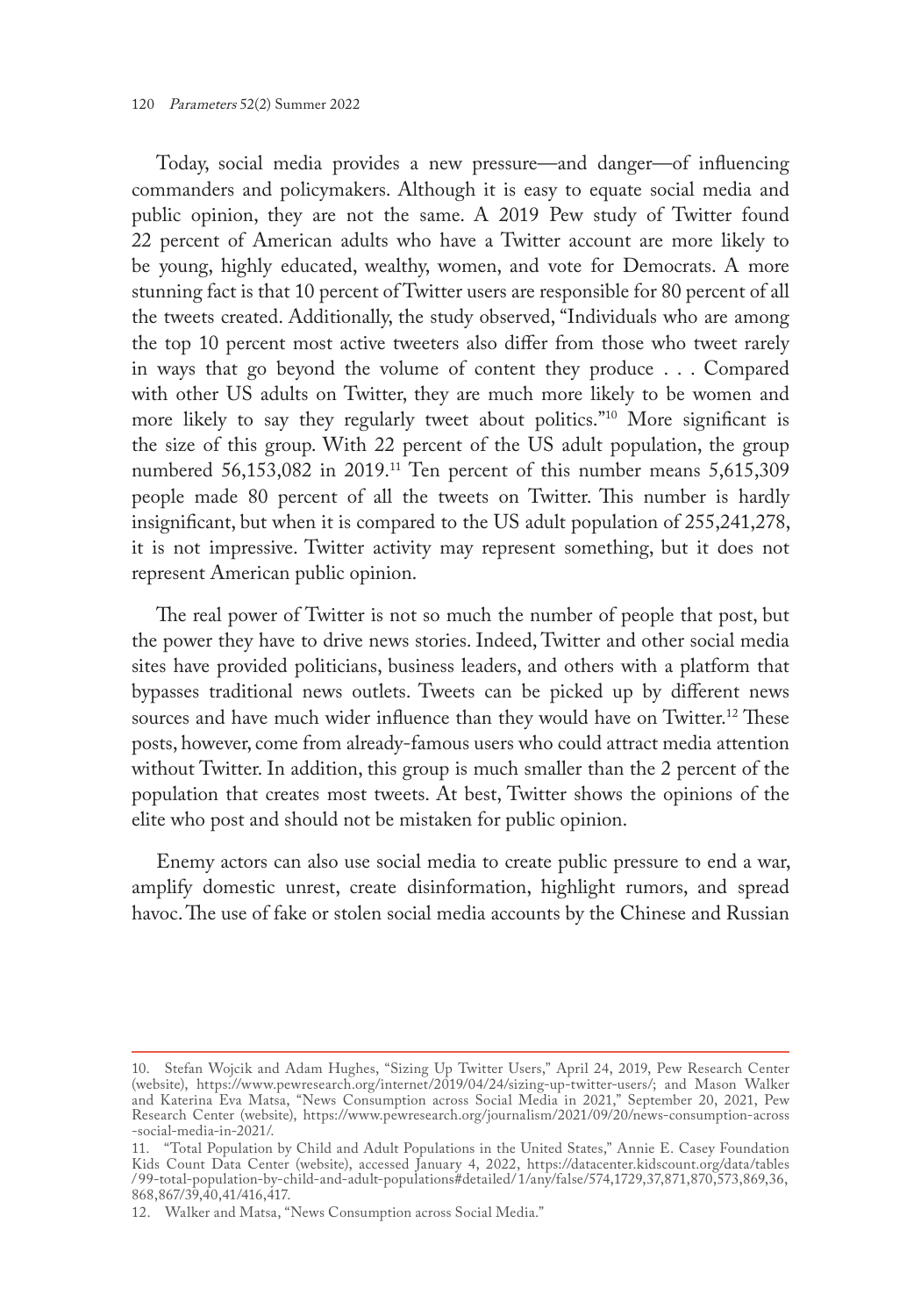governments is well documented.13 One 2021 study found that "[a] coordinated influence operation on Twitter, Facebook and YouTube is using a mix of fake and repurposed accounts to push pro-China narratives and distort perceptions on important issues."14 The same report estimated Chinese influence operations employed between 40 to 55 Facebook accounts, 300 to 500 Twitter accounts, and 12 YouTube accounts.<sup>15</sup> In other words, opinion gleaned from anecdotal social media posts no more represents public opinion than the anonymous notes Shakespeare's Cassius left for Brutus to find to convince him the masses wished him to save Rome from Caesar.<sup>16</sup>

While commanders cannot always avoid letting public opinion influence battlefield decisions, they should exercise careful judgment over what is public opinion, what they assume is public opinion, and what is a loud minority or enemy disinformation.

### **Today's Media Is Different from the World War II Press**

In 1987, journalists Peter Jennings and Mike Wallace participated in a discussion about combat ethics. The moderator asked Jennings what he would do if he were covering a hypothetical enemy unit preparing to ambush US soldiers. Jennings responded he would do everything in his power to warn the Americans. Wallace disagreed asserting, "I am astonished, really, to hear Peter say that. You're a reporter. Granted you are an American. But you are a reporter covering combat . . . and I am a little bit at a loss to understand why, because you are an American, you would not cover that story." The moderator asked if Wallace did not have a higher duty "as an American citizen" to save the lives of his country's soldiers. Wallace replied he did not, and at this point, Jennings had changed his mind as well.<sup>17</sup>

Four years later, Saddam Hussein apparently had no more qualms about allowing an American news outlet to cover the Persian Gulf War from Baghdad than *CNN* had in providing the coverage. A few days after the United States began bombing Afghanistan in October 2001, National Public Radio's senior

<sup>13.</sup> Insikt Group, "Beyond Hybrid War: How China Exploits Social Media to Sway American Opinion," March 6, 2019, [https://go.recordedfuture.com/hubfs/reports/cta-2019-0306.pdf;](https://go.recordedfuture.com/hubfs/reports/cta-2019-0306.pdf) Marcel Schliebs et al., "China's Inauthentic UK Twitter Diplomacy: A Coordinated Network Amplifying PRC Diplomats," The Programme on Democracy & Technology, University of Oxford; and Nina Jankowicz and Ross Burley, "The West Has Gotten Savvier about Russian Disinformation. Will That Help Ukraine?" *Washington Post*, January 22, 2022.

<sup>14.</sup> Benjamin Strick, *Analysis of the Pro-China Propaganda Network Targeting International Narratives* (Centre for Information Resilience, 2021), 4.

<sup>15.</sup> Strick, "Pro-China Propaganda," 4.

<sup>16.</sup> William Shakespeare, "Julius Caesar," in *The Works of William Shakespeare Complet*e (New York: Black's Readers Service Company, New York, 1937), 1.2.310. Referenced to act, scene, and line.

<sup>17.</sup> "Jennings & Wallace, Reporters First, Americans Second," YouTube, video, 3:54, July 10, 2006, https://www.youtube.com/watch?v=HGg\_dpGhlf0; and James Fallows, "Why We Hate the Media," Frontline (website), [https://www.pbs.org/wgbh/pages/frontline/shows/press/vanities/fallows.html.](https://www.pbs.org/wgbh/pages/frontline/shows/press/vanities/fallows.html)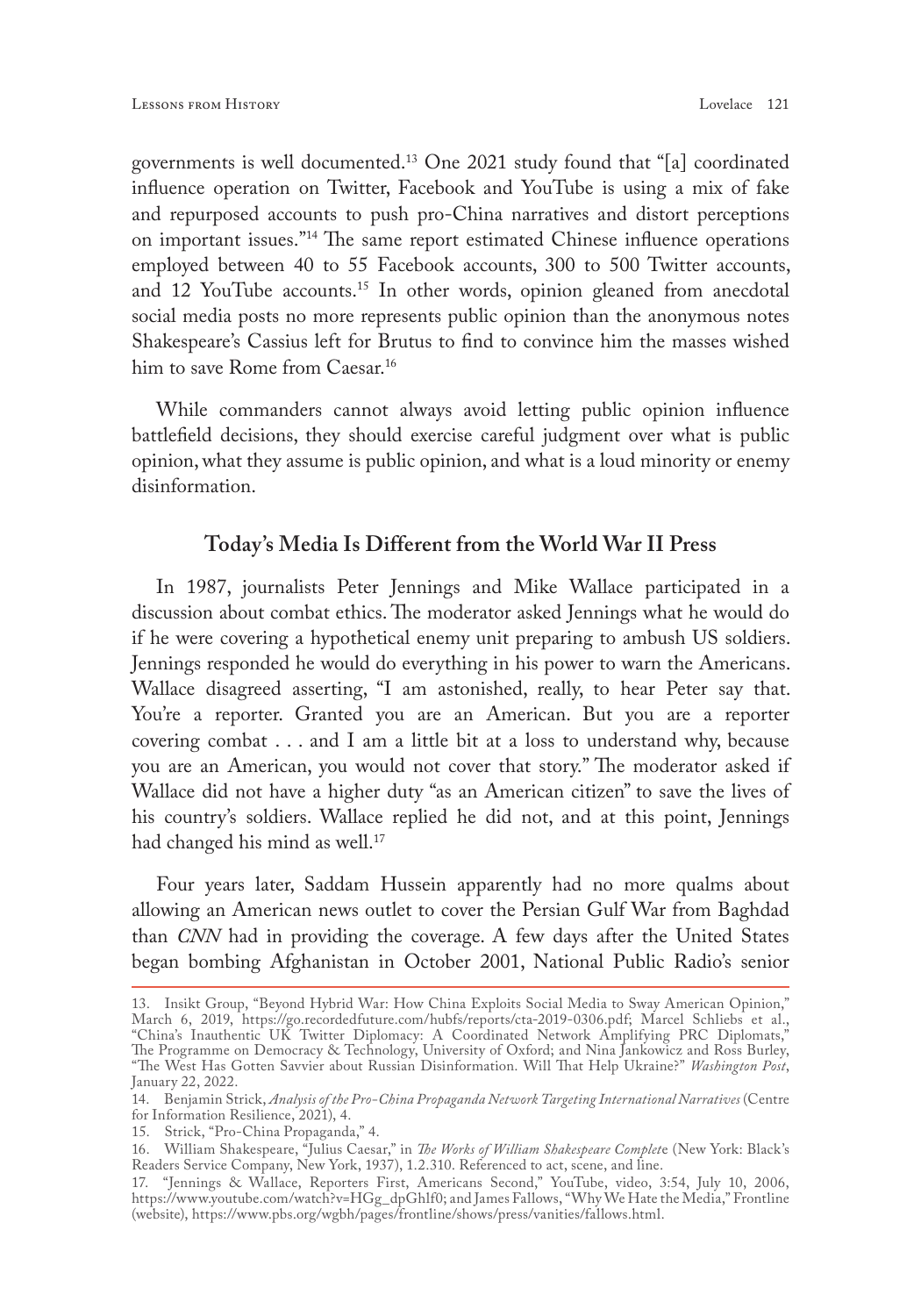foreign editor Loren Jenkins was asked about the ethics of reporting the secret positions of US military units. Jenkins did noy hesitate in responding he would expose the units' positions, explaining "I don't represent the government. I represent history, information, what happened."18

Such attitudes stand in stark contrast to those of the American press during World War II. When discussing the soldier-slapping scandal that might hurt or end Patton's contribution to the war effort, Demaree Bess of the *Saturday Evening Post* spoke for a different generation of reporters when he explained "we're Americans first and correspondents second."19 The 60 journalists in the theater apparently agreed, and the story was only broken months later by a stateside commentator.<sup>20</sup> The Vietnam War, combined with Watergate, made the press much less trusting of government authority. Likewise, large media corporations followed the trend of other international businesses within the United States in seeing themselves as transcending national boundaries.<sup>21</sup>

More importantly, technology has fundamentally transformed the news business in terms of speed, accessibility, and who can influence news. Television changed who in news organizations influences editorial opinion. During the first half of the twentieth century, newspaper editorials were largely shaped by editors, media company presidents, and shareholders. The television format gave reporters greater latitude in interpreting the meaning of news.22 Years later, the need to fill the 24-hour cable news cycle added to the increased focus on opinion shows and the competitiveness of journalism. At the same time, the proliferation of new outlets, including online news, has amplified the use of opinion over facts in reporting. A 2019 RAND Corporation empirical study comparing broadcast television to cable news found post-2000 cable news coverage "exhibited a dramatic and quantifiable shift toward subjective, abstract, directive, and argumentative language and content based more on the expression of opinion than on reporting of events."

The same study compared print and online journalism between 2012 and 2017 and found online journalism tended to be "more argumentative, with an eye toward persuasion."23 While older news models focused on trying to attract the largest audiences possible through objectivity, the RAND study found the opposite

<sup>18.</sup> Steve Johnson, "Cutting through 'The Fog of War'," *Chicago Tribune* (website), October 12, 2001, [www.chicagotribune.com/news/ct-xpm-2001-10-12-0110120007-story.html?.](http://www.chicagotribune.com/news/ct-xpm-2001-10-12-0110120007-story.html?)

<sup>19.</sup> Quentin Reynolds, *By Quentin Reynolds* (New York: McGraw-Hill, 1963), 296.

<sup>20.</sup> Virgil Pinkley with James F. Scheer, *Eisenhower Declassified* (Old Tappan, NJ: Fleming H. Revell Company, 1979), 160.

<sup>21.</sup> Jeff Jacoby, "Patriotism and the CEOs," *Boston Globe*, July 30, 1998, A15.

<sup>22.</sup> Paul Johnson, *A History of the American People* (New York: Harper Perennial, 1997), 846–47.

<sup>23.</sup> Jennifer Kavanagh et al., *News In A Digital Age: Comparing the Presentation of News Information over Time and across Media Platforms* (Santa Monica, CA: RAND Corporation, 2019), xvii–xviii, [https://www](https://www.rand.org/content/dam/rand/pubs/research_reports/RR2900/RR2960/RAND_RR2960.pdf) [.rand.org/content/dam/rand/pubs/research\\_reports/RR2900/RR2960/RAND\\_RR2960.pdf](https://www.rand.org/content/dam/rand/pubs/research_reports/RR2900/RR2960/RAND_RR2960.pdf).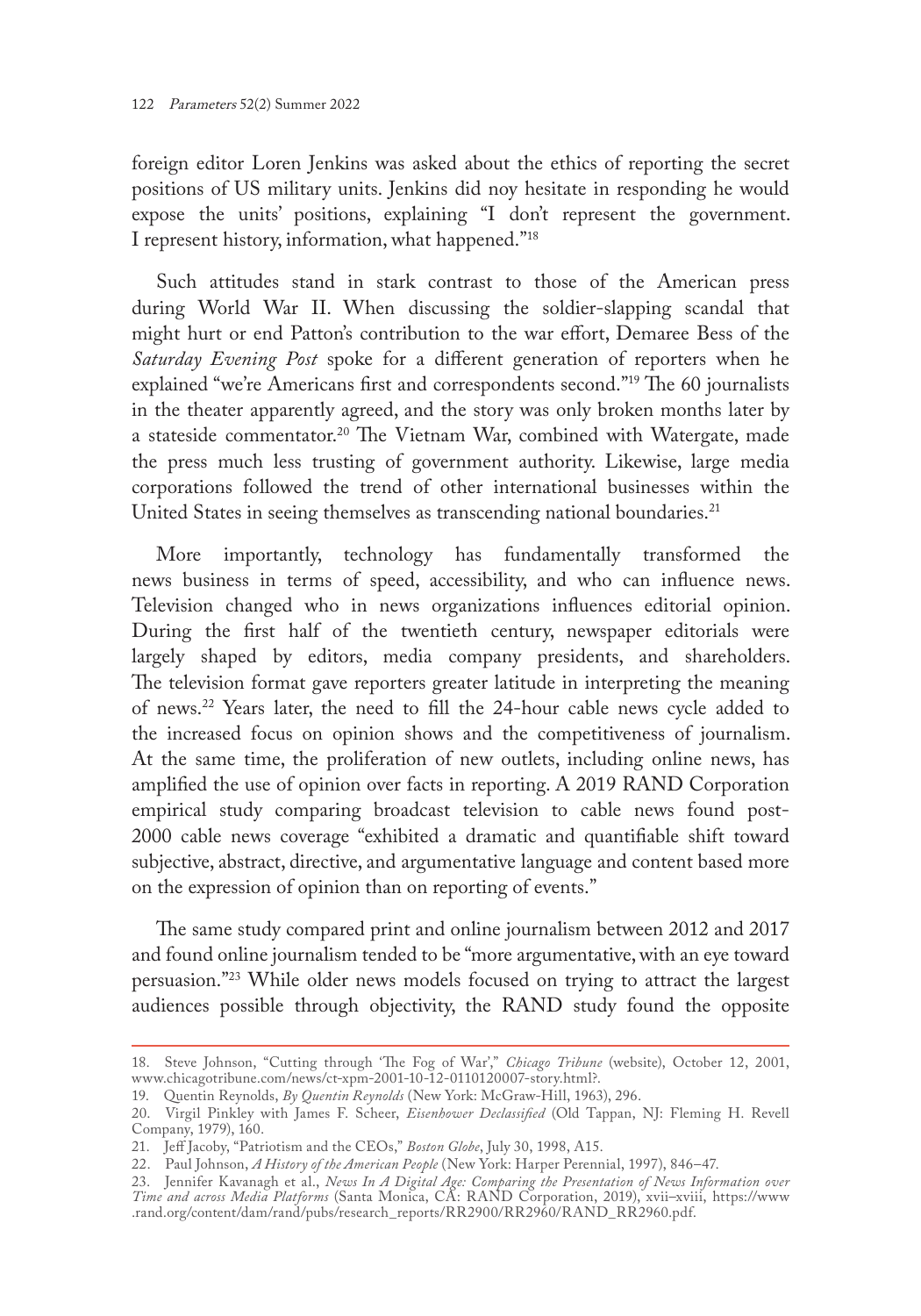trend to be true today. As news became increasingly opinionated, it also became more partisan and led to fragmentation.<sup>24</sup> There are more ways to get news than ever before, but with each outlet reaching smaller audiences. It is uncertain how much TikTok and social media platforms will continue to wrest control of news content from professional journalists. Real philosophical, technological, and structural differences, therefore, exist between the World War II press and the media today.

Given the press's hostile attitude, it might be tempting to advocate some form of censorship. If censorship saves military lives, would not the American public come to demand it? World War II censorship methods today, however, are as untenable as they are undesirable. During World War II, the military controlled the means of communicating written and broadcast news to the American people, which often took time and allowed for prepublication censorship. The advent of the Internet, live coverage, satellites, and other technological advances makes anything approaching World War II censorship impossible. News is no longer the sole domain of professional journalists. Censoring every blog or Twitter account would prove very difficult.

Despite these changes of the press in outlook and technology, World War II can still impart important lessons for the military leadres who are dealing with today's press. To begin with, commanders during that conflict were working with new forms of media (such as newsreels and radio) and the increasing speed of information. As Eisenhower discovered, modern communications meant the "commander in the field is never more than an hour away from home capitals and public opinion."25 Nor was the World War II press nearly as subservient to the military as supposed.26 Commanders had to deal with scandals, mistakes, and reporters hostile to the military. Finally, the basic task of reporters has not changed, nor has the power of news to shape warfare.

#### **The Press Is a Weapon**

Fortunately, there are less draconian and more effective ways than censorship for the press to contribute to victory. To start, the military should establish channels to major news organizations long before any conflict begins to create trust and provide a way for dangerous or false new stories to be blocked or managed. After heavy criticism of the US military's agreement to allow Vichy French officials

<sup>24.</sup> Kavanagh et al., *News in a Digital Age*, 8–9.

<sup>25.</sup> Dwight D. Eisenhower, *Crusade in Europe* (Garden City, NY: Doubleday & Company, 1948), 184.

<sup>26.</sup> Steven Casey, *The War Beat, Europe: The American Media at War against Nazi Germany* (New York: Oxford University Press, 2017), 3, 347, 352; Richard A. Fine, "'Snakes in Our Midst': The Media, the Military and American Policy toward Vichy North Africa," *American Journalism* 27 no. 4 (2010): 59–82; and Richard A. Fine, "Edward Kennedy's Long Road to Reims: The Media and the Military in World War II," *American Journalism* 33, no. 3 (2016): 317–39.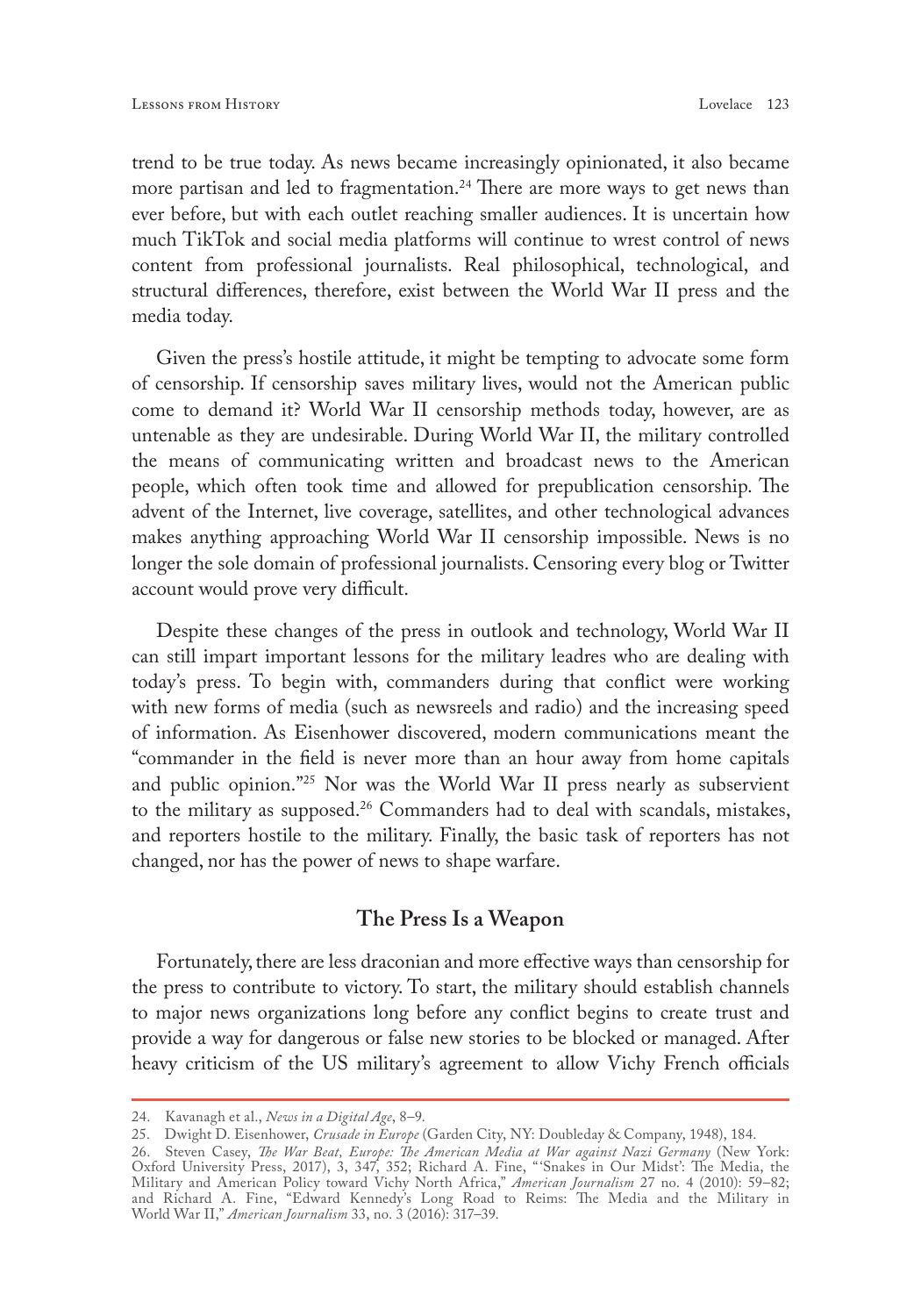to retain power temporarily in North Africa in exchange for keeping order, journalist Alexander F. Jones of the *Washington Post* helped establish a committee with the American Society of Newspaper Editors to work with the military to get more accurate angles on controversial stories.<sup>27</sup> A modern equivalent could help prevent needless scandals while fostering greater understanding between soldiers and reporters.

The best public relations officers during World War II tended to be former reporters, or at least officers who were somewhat sympathetic towards journalism. Due to the massive growth of the US Army during the war, most high-level commanders had at least one former reporter on their personal staffs to facilitate contact between both groups and help commanders understand the needs of journalists. Although direct recruitment of professional journalists would be difficult, today's public affairs officers should have some experience or training as journalists to help meet the needs of both the military and reporters. Initiatives such as the PAO Program, which provides public affairs officers with additional training in journalism schools, is an excellent start.

Lessons learned from World War II led to the creation of the Defense Visual Information Distribution Service (DVIDS), which continues to cultivate goodwill with journalists.28 Before D-Day, Allied public relations officers compiled a massive library of photos and information to be made available to fill the incredible demand for news the landing in France would generate.<sup>29</sup> Journalists sympathetic to both the military and their profession, such as *CBS*'s Edward R. Murrow, worked as liaisons between news organizations and military officers planning press accommodations.<sup>30</sup> Modern news driven by constant television and online media will continue to need the important service DVIDS provides.

Directing organized media attention toward ordinary soldiers, which the US military has done successfully in recent wars, also has its origins during World War II. For example, Patton tried—not always successfully—to direct media attention away from himself and toward his soldiers. He wrote the head of War Department Public Relations, stating "It is my opinion that in spite of our large conversation about the psychology of war, we utterly fail to utilize the

<sup>27.</sup> Jones to Butcher, November 30, 1942, letter, folder November 30, 1942 to January 7, 1943 (2), box 166, Dwight D. Eisenhower Papers, Pre-Presidential, 1916–52, Principal File, Eisenhower President Library, Kansas.

<sup>28.</sup> "DVIDS," Defense Media Activity (website), <https://www.dma.mil/Services/DVIDS/>, accessed April 16, 2022.

<sup>29.</sup> "Final Report on Invasion Reference Library," June 9, 1944, folder 314.7, box 7, RG 331, National Archives Annex, College Park, MD.

<sup>30.</sup> Lynne Olson, *Citizens of London: The Americans Who Stood with Britain in Its Darkest, Finest Hour*  (New York: Random House, 2010), 317.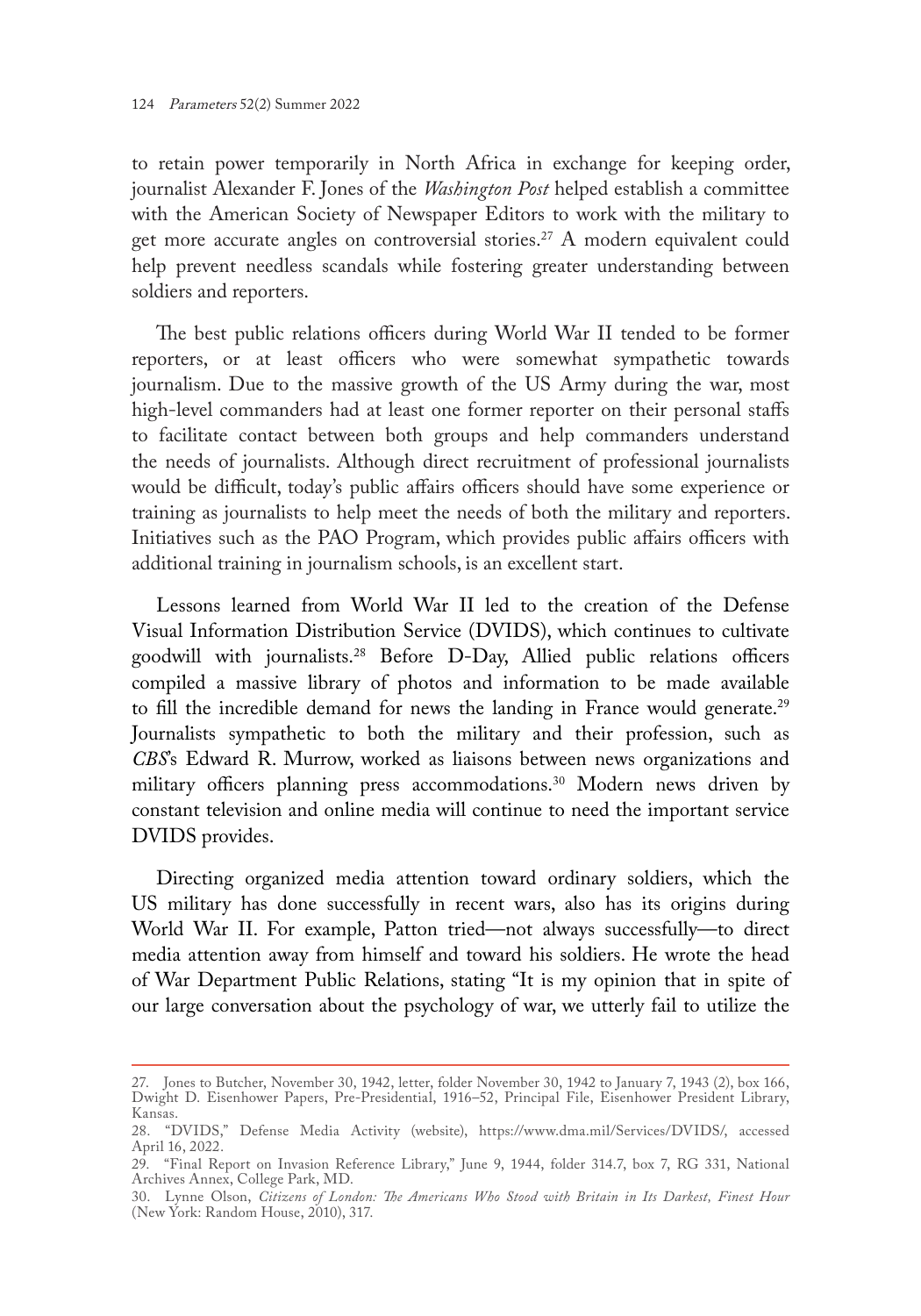simplest means of stimulating pride and valor in the troops."31 Patton took for granted that the names of commanders and units would already be known to the enemy, and thus there was no harm in criticizing or praising them in the press. He argued:

if the people at home know that the boys from Lensville [sic], Illinois or Junction City Kansas are fighting and doing well, they will get a great kick out of it and will write to the soldiers with the result that the soldiers will fight harder than ever. If, on the other hand, they learn that certain units have not done well, they will also write, and these units will do better.<sup>32</sup>

As Patton stated during a press conference in 1944, stories of individual heroism "are the things we should get to the people at home and they would have a tremendous uplifting influence on the people and on the soldiers."33 Eisenhower agreed, concluding "no thing . . . so improves the morale of the soldier as to see his unit or his own name in print—just once."<sup>34</sup> He made an effort to have his photo taken with ordinary GIs and then had the pictures sent to their hometown newspapers.35 By the end of the war in Europe, the US Army had formed bands of war correspondents who interviewed ordinary soldiers and sent the stories to hometown newspapers.<sup>36</sup> At the peak of the program, nearly 20,000 stories were sent home each week. One reporter recalled that "I've met soldiers who'd show me well-worn clippings about some story I'd written about them months before."37

Today, as in World War II, accounts of ordinary soldiers make excellent news stories. Although news—particularly hometown newspapers—is different than during World War II such stories provide journalists with an inexhaustible supply of exciting and appealing articles.<sup>38</sup> It was no accident that Ernie Pyle became the most famous war correspondent of World War II by writing almost exclusively about ordinary GIs. These stories are limited when it comes to the larger context of the conflict, and they cannot help the war effort.

Commanders should take every opportunity to bring public attention to their subordinates and staff. The US Army released few division or regimental

<sup>31.</sup> Martin Blumenson, *The Patton Papers, 1940–1945*, vol. 2 (Boston: Da Capo Press, 1974), 101.

<sup>32.</sup> Blumenson, *Patton Papers*, 101.

<sup>33.</sup> "Conference between General Patton and Third Army Correspondents," November 6, 1944, folder 7, box 53, George S. Patton Papers.

<sup>34.</sup> Barney Oldfield, *Never A Shot in Anger* (New York; Duell, Sloan and Pearce, 1956), xii.

<sup>35.</sup> Patton, diary, June 26, 1944, folder 5, box 3, George S. Patton Papers.

<sup>36.</sup> Unpublished Lawrence memoir, page 219, folder Memoirs-World War II (2), box 2 Justus Baldwin Lawrence Papers.

<sup>37.</sup> Unpublished Lawrence memoir, page 219,

<sup>38.</sup> Tom Curley and John Maxwell Hamilton, introduction, in Julia Kennedy Cochran, ed., *Ed Kennedy's War: V-E Day, Censorship, & the Associated Press* (Baton Rouge: Louisiana State University Press, 2012), xi.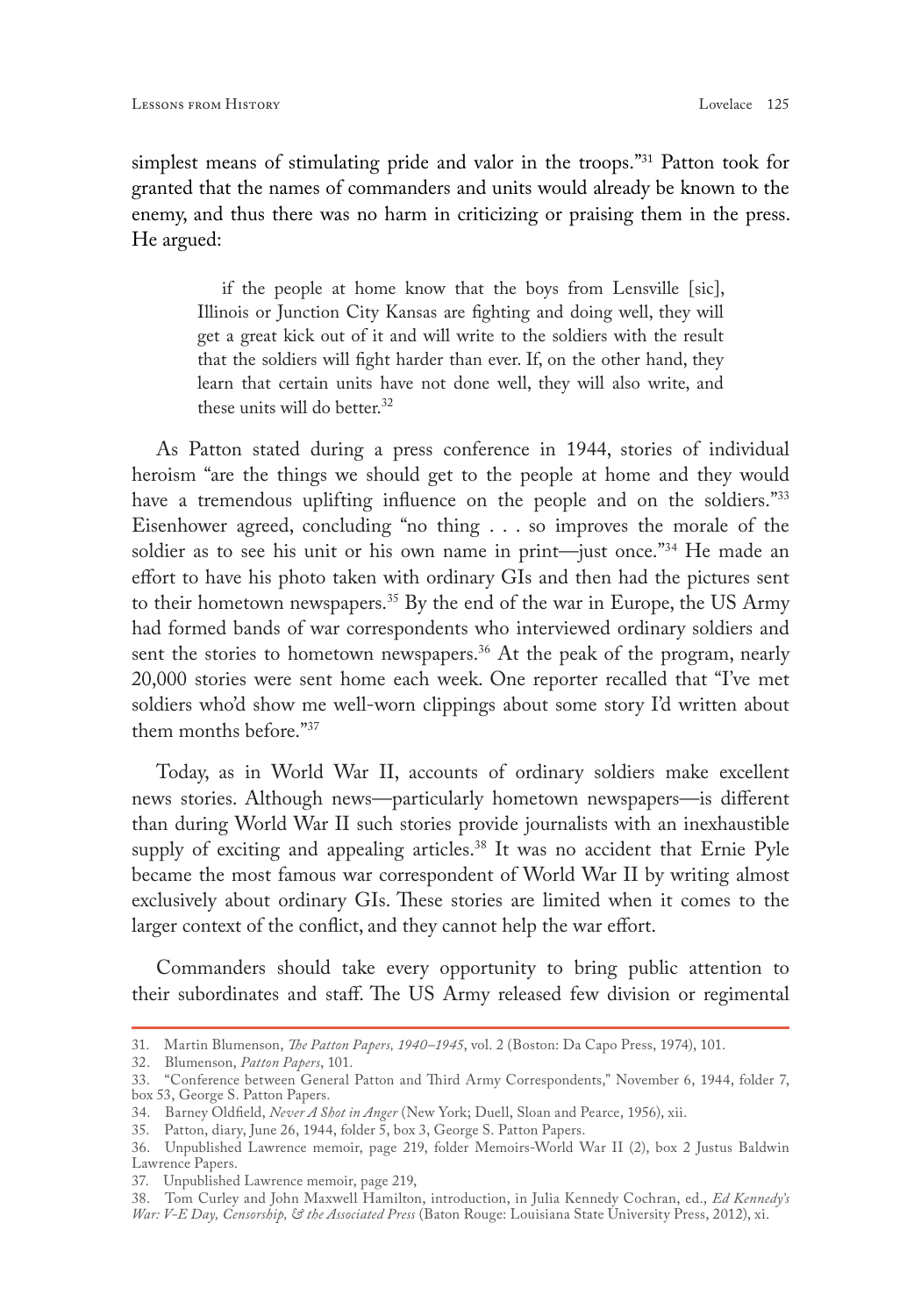commander's names to the press through most of World War II. Patton and other commanders spent a lot of time trying to get the policy changed in order to highlight their hard work and successes.<sup>39</sup> When Marshall visited him in fall 1944, Patton startled the chief of staff by facetiously saying the wife of one of his generals wanted a divorce. When Marshall offered to intervene, Patton replied that the only thing he could do was release the general's name to the press because his wife thought her husband was a slacker. Patton got his general's name in the press but remembered belatedly that Marshall had "no sense of humor."<sup>40</sup> Nevertheless, such actions built loyal and highly motivated subordinates. Conversely, generals such as Clark and MacArthur created lasting resentment by failing to spread praise in the press about their officers and men.<sup>41</sup>

Directing media attention toward the officers and soldiers one commands is good press policy and one of the basics of leadership. One reason for the success of "embedded" journalists during the Iraq War was the focus it placed on ordinary soldiers. American troops are not saints, and there will also be stories that reflect badly on the US military. Nevertheless, the best public affairs specialist is the American soldier in combat. Commanders should remember two additional points. First, troops performing vital work (such as logistics) also deserve press attention. Second, praise and criticism must be merited. Honesty, in this regard, separates praise from propaganda.

# **TikTok Wars**

In fall 2021, schools across the United States experienced a wave of vandalism inspired by "devious licks," a TikTok "challenge" that encouraged students to steal from—or destroy—bathrooms and post videos of the results.<sup>42</sup> During the week of September 13–17, for example, the school resource officer for Hempfield School District in Lancaster, Pennsylvania, made six arrests and questioned numerous students in connection with extensive bathroom vandalism.<sup>43</sup> The "devious licks" episode is a warning that TikTok can quickly spread influential messages with destructive consequences. The Russian invasion of Ukraine provided evidence of TikTok's influence in military affairs. As the *Washington Post* noted, "TikTok videos offered some of the first glimpses of the Russian invasion, and since then the platform has been a primary outlet for spreading news [of

<sup>39.</sup> George S. Patton Jr., *War As I Knew It* (New York: Bantam Books, 1947), 139.

<sup>40.</sup> Blumenson, *Patton Papers*, 566.

<sup>41.</sup> Rick Atkinson, *The Day of Battle: The War in Sicily and Italy* (New York: Henry Holt and Company, 2007), 547, 550; and William M. Leary, ed., *We Shall Return! MacArthur's Commanders and the Defeat of Japan 1942–1945* (Lexington: University Press of Kentucky, 1988), ix–x.

<sup>42.</sup> Megan Marples, "The 'Devious Licks' TikTok Challenge Has Students Stealing Toilets and Vandalizing Bathrooms," *CNN* (website), September 18, 2021, [https://www.cnn.com/2021/09/18/health](https://www.cnn.com/2021/09/18/health/devious-licks-tiktok-challenge-wellness/index.html) [/devious-licks-tiktok-challenge-wellness/index.html](https://www.cnn.com/2021/09/18/health/devious-licks-tiktok-challenge-wellness/index.html).

<sup>43.</sup> Tim Marks, telephone interview by author, March 17, 2022.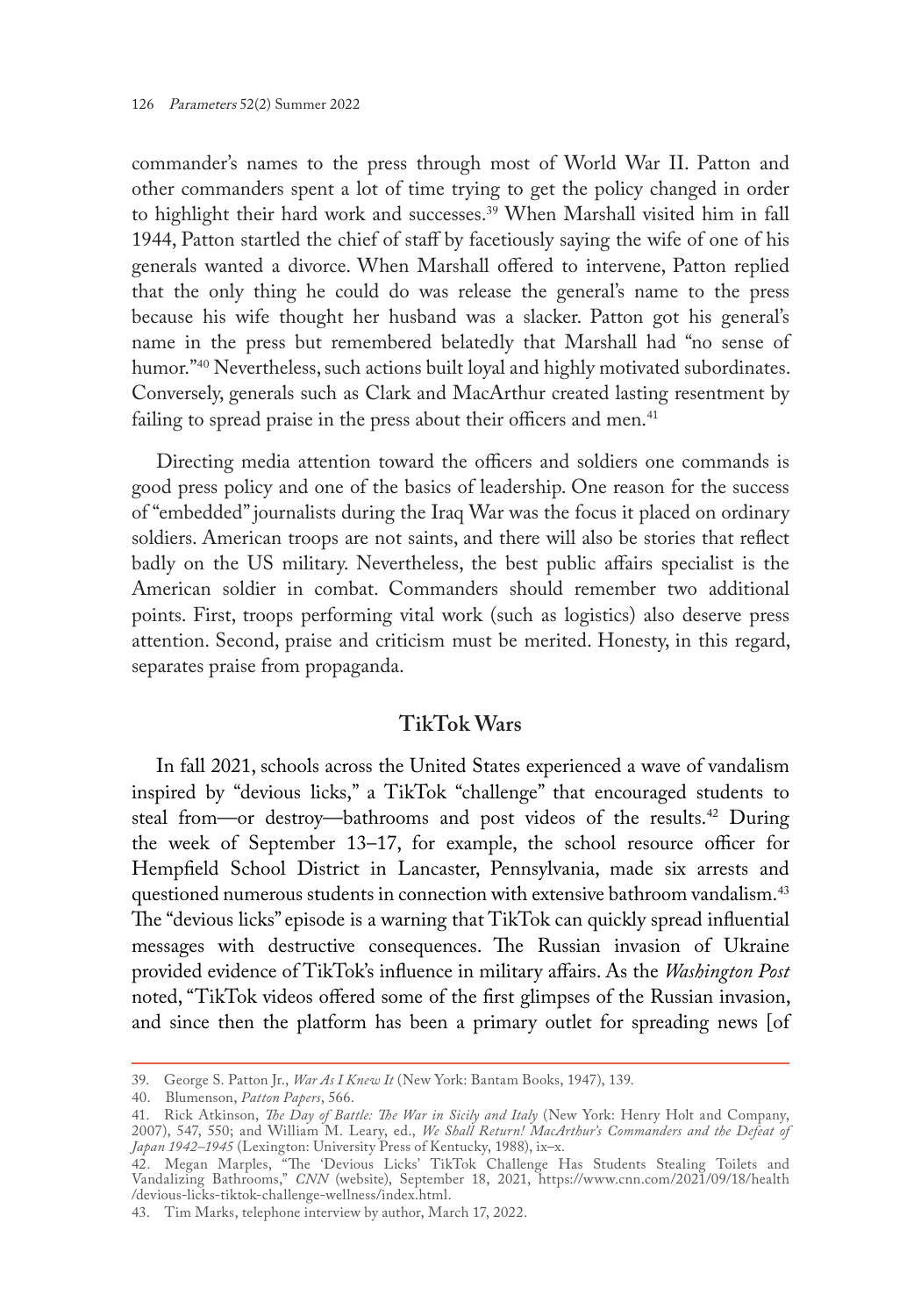the war] to the masses abroad."44 Some commentators even began labeling the conflict a "TikTok war."45 As of this writing, the role TikTok will play in warfare is unclear, but a few preliminary results are apparent.

TikTok poses a much more serious challenge than other social media sites because it is not a "social media" app. Instead of connecting people, TikTok tailors content to individual users by employing an algorithm that attempts to find out what the consumer wants to see.<sup>46</sup> When a user scrolls through a line of short films, the algorithm notes how long the viewer lingers on a video and begins showing similar content. A *Wall Street Journal* investigation found these suggestions led users down "rabbit holes, which are hard to escape."<sup>47</sup> Hence, it is difficult for a consumer to stop using TikTok because it is designed to release dopamine. University of Southern California Professor Julie Albright compares this effect to playing slot machines.<sup>48</sup> Finally, TikTok operates out of an authoritarian state with a record of human rights violations and an adversarial relationship with the United States. In other words, an addictive information site created in China feeds tailored content to users around the globe.

So far, the use of TikTok in warfare suggests it is the latest technological innovation for news to influence conflict. Ukrainian President Volodymyr Zelensky, a former comedian, skillfully used the platform to connect with his people and the world. He also used TikTok to speak to the enemy, encouraging the Russian people to end the invasion.<sup>49</sup> His success was demonstrated when Russia enacted a "fake news" law. The law punished anyone knowingly propagating false information with years in prison, levied hefty fines, and drastically limiting news from outside countries.<sup>50</sup> Meanwhile, the White House briefed 30 TikTok "influencers"—one as young as 18 years old—on the war in Ukraine. "Saturday Night Live" quickly produced a skit ridiculing the meeting,

<sup>44.</sup> Taylor Lorenz, "The White House Is Briefing TikTok Stars about the War in Ukraine," *Washington Post* (website), March 11, 2022, [https://www.washingtonpost.com/technology/2022/03/11/tik](https://www.washingtonpost.com/technology/2022/03/11/tik-tok-ukraine-white-house/)[tok-ukraine-white-house/.](https://www.washingtonpost.com/technology/2022/03/11/tik-tok-ukraine-white-house/)

<sup>45.</sup> Kyle Chayka, "Watching the World's 'First TikTok War,'" *New Yorker* (website), March 3, 2022, [https://](https://www.newyorker.com/culture/infinite-scroll/watching-the-worlds-first-tiktok-war) [www.newyorker.com/culture/infinite-scroll/watching-the-worlds-first-tiktok-war](https://www.newyorker.com/culture/infinite-scroll/watching-the-worlds-first-tiktok-war); and Kaitlyn Tiffany, "The Myth of the 'First TikTok War,'" *Atlantic* (website), March 11, 2022, [https://www.theatlantic.com](https://www.theatlantic.com/technology/archive/2022/03/tiktok-war-ukraine-russia/627017/) [/technology/archive/2022/03/tiktok-war-ukraine-russia/627017/](https://www.theatlantic.com/technology/archive/2022/03/tiktok-war-ukraine-russia/627017/).

<sup>46.</sup> Fergus Ryan, "TikTok Algorithm: Why It Isn't Really A Social Media App," Vision of Humanity (website), n.d., accessed March 17, 2022, [https://www.visionofhumanity.org/why-tiktok-isnt](https://www.visionofhumanity.org/why-tiktok-isnt-really-a-social-media-app/) [-really-a-social-media-app/;](https://www.visionofhumanity.org/why-tiktok-isnt-really-a-social-media-app/) and Senate of Commonwealth of Australia, Select Committee on Foreign Interference through Social Media, September 25, 2020, 10.

<sup>47.</sup> *Wall Street Journal* Staff, "Inside TikTok's Algorithm: A WSJ Video Investigation," *Wall Street Journal*  (website), July 21, 2021, [https://www.wsj.com/articles/tiktok-algorithm-video-investigation-11626877477.](https://www.wsj.com/articles/tiktok-algorithm-video-investigation-11626877477)

<sup>48.</sup> John Koetsier, "Digital Crack Cocaine: The Science behind TikTok's Success," *Forbes* (website), January 18, 2020, [https://www.forbes.com/sites/johnkoetsier/2020/01/18/digital-crack-cocaine-the-science](https://www.forbes.com/sites/johnkoetsier/2020/01/18/digital-crack-cocaine-the-science-behind-tiktoks-success/?sh=2ad508f578be)[behind-tiktoks-success/?sh=2ad508f578be](https://www.forbes.com/sites/johnkoetsier/2020/01/18/digital-crack-cocaine-the-science-behind-tiktoks-success/?sh=2ad508f578be).

<sup>49.</sup> Chayka, "Watching the World's 'First TikTok War,'" *New Yorker*, March 3, 2022.

<sup>50.</sup> Ann M. Simmons and Alexandra Bruell, "Russia Targets Media Outlets With 'Fake News' Law, Blocks Facebook," *Wall Street Journal* (website), March 5, 2022, [https://www.wsj.com/articles/russia](https://www.wsj.com/articles/russia-targets-media-outlets-with-fake-news-law-blocks-facebook-11646442530) [-targets-media-outlets-with-fake-news-law-blocks-facebook-11646442530](https://www.wsj.com/articles/russia-targets-media-outlets-with-fake-news-law-blocks-facebook-11646442530); and Liza Lin, "TikTok Struggles to Find Footing in Wartime," *Wall Street Journal* (website), March 9, 2022, [https://www.wsj.com/articles](https://www.wsj.com/articles/tiktok-struggles-to-find-footing-in-wartime-11646827213) [/tiktok-struggles-to-find-footing-in-wartime-11646827213](https://www.wsj.com/articles/tiktok-struggles-to-find-footing-in-wartime-11646827213)*.*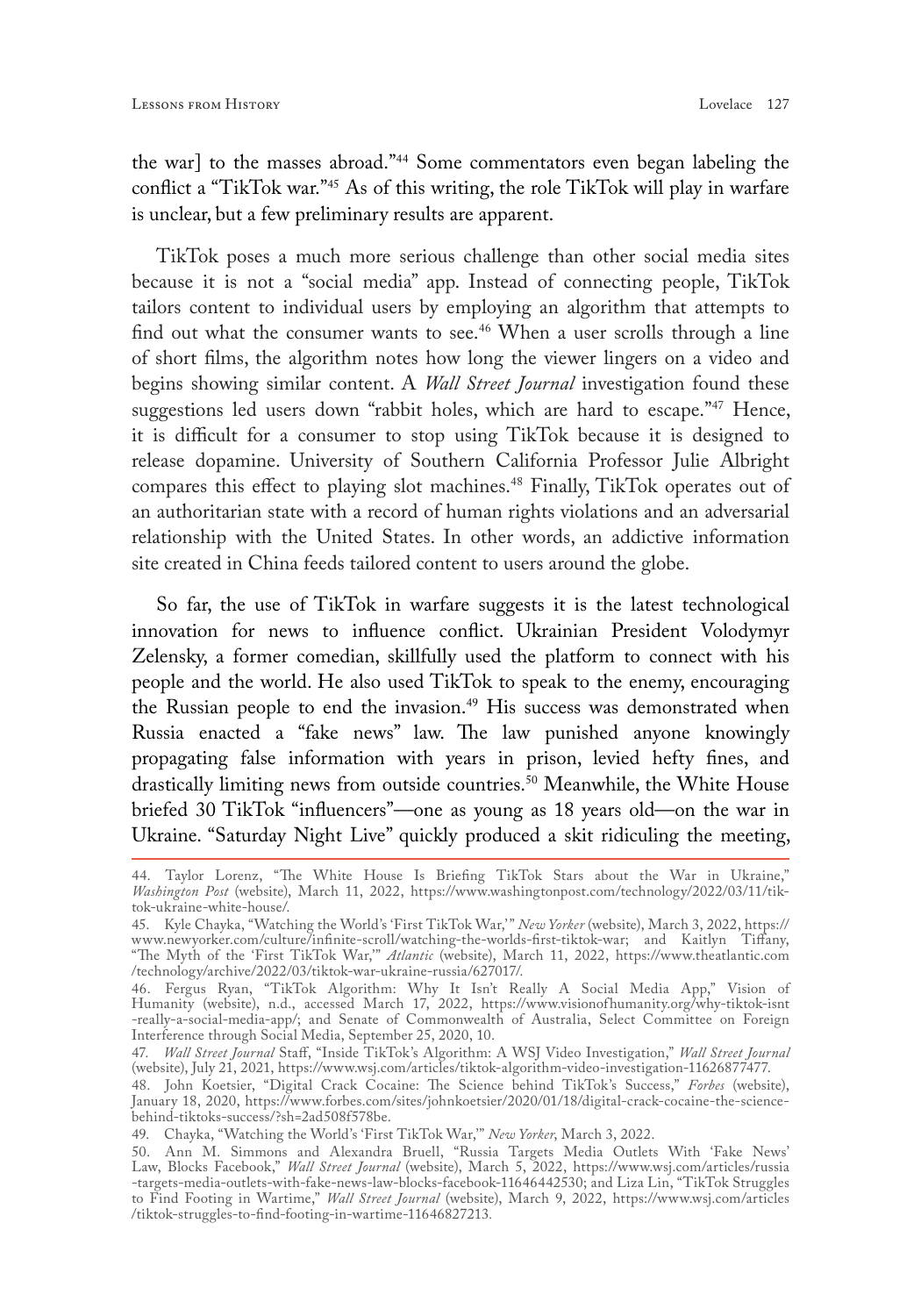but the influencers did not appear surprised. The *Washington Post* quoted Kahlil Greene who explained his "generation gets all our information from TikTok."<sup>51</sup>

# **No Such Thing as a "Noble Lie"**

Nazi propaganda minister Josef Goebbels was deservedly called the "father of lies" by the Allies.52 Yet, his diaries suggest Goebbels understood spreading misinformation as news was a position of weakness.53 For example, when the Japanese began to refer to their defeats as "successful evacuations," Goebbels fumed that such obvious lies made the Axis a "laughing stock."<sup>54</sup> For their part, the Japanese militarists also understood the need for honesty. After Pearl Harbor, for example, the Japanese government publicly admitted they had lost all the midget submarines involved in the attack. As Admiral Matome Ugaki reasoned, "Since the Washington press reported" the story, "Japan could not but announce it."55 While the Axis nations habitually lied in their press and propaganda, they also knew lying had its limits.

Radio made it easy for combatants to listen to the other side's news. To avoid looking foolish, news and propaganda had to be kept close to reality. During the war, US General Robert Eichelberger wrote, "I listened to one of their [Tokyo Radio] broadcasts and it is comparatively conservative. Noting they knew their enemy was listening he observed, "I guess they try not to let it sound foolish, although of course they present an improper picture."<sup>56</sup> While the press of the Western Allied democracies was freer and more honest than the Axis, technology also made the US government release information that it otherwise would have kept secret. As Professor Steven Casey notes, when the American government refused to release casualty figures, Allied news outlets reported Axis claims.<sup>57</sup> After the Battle of the Coral Sea, for example, the US Navy was reluctant to release any information about the battle. When the Japanese began falsely claiming a great victory with high Allied losses, MacArthur felt obliged to release accurate information to refute the enemy propaganda.<sup>58</sup>

<sup>51.</sup> Lorenz, "Briefing TikTok Stars."

<sup>52.</sup> David Fraser, *Knight's Cross: A Life of Field Marshal Erwin Rommel* (New York: HarperCollins Publishers, 1993), 308.

<sup>53.</sup> Louis P. Lochner, trans., *The Goebbels Diaries: 1942–1943* (Garden City, NY: 1948), 239, 457, 458.

<sup>54.</sup> Lochner, *Goebbels Diaries*, 461.

<sup>55.</sup> Matome Ugaki, *Fading Victory: The Diary of Admiral Matome Ugaki 1941–1945*, ed. Donald M. Goldstein and Katherine V. Dillon, trans. Masataka Chihaya (Annapolis, MD: Naval Institute Press, 1991), 57–58.

<sup>56.</sup> Robert Eichelberger, *Dear Miss Em: General Eichelberger's War in the Pacific, 1942–1945,* ed. Jay Luvaas (Westport, CT: Greenwood Press, 1972), 96.

<sup>57.</sup> Steven Casey, *When Soldiers Fall: How Americans Have Confronted Combat Losses from World War I to Afghanistan* (New York: Oxford University Press, 2014), 48.

<sup>58.</sup> D. Clayton James, *The Years of MacArthur*, vol. 2, 1941–1945 (Boston: Houghton Mifflin Company, 1975), 164.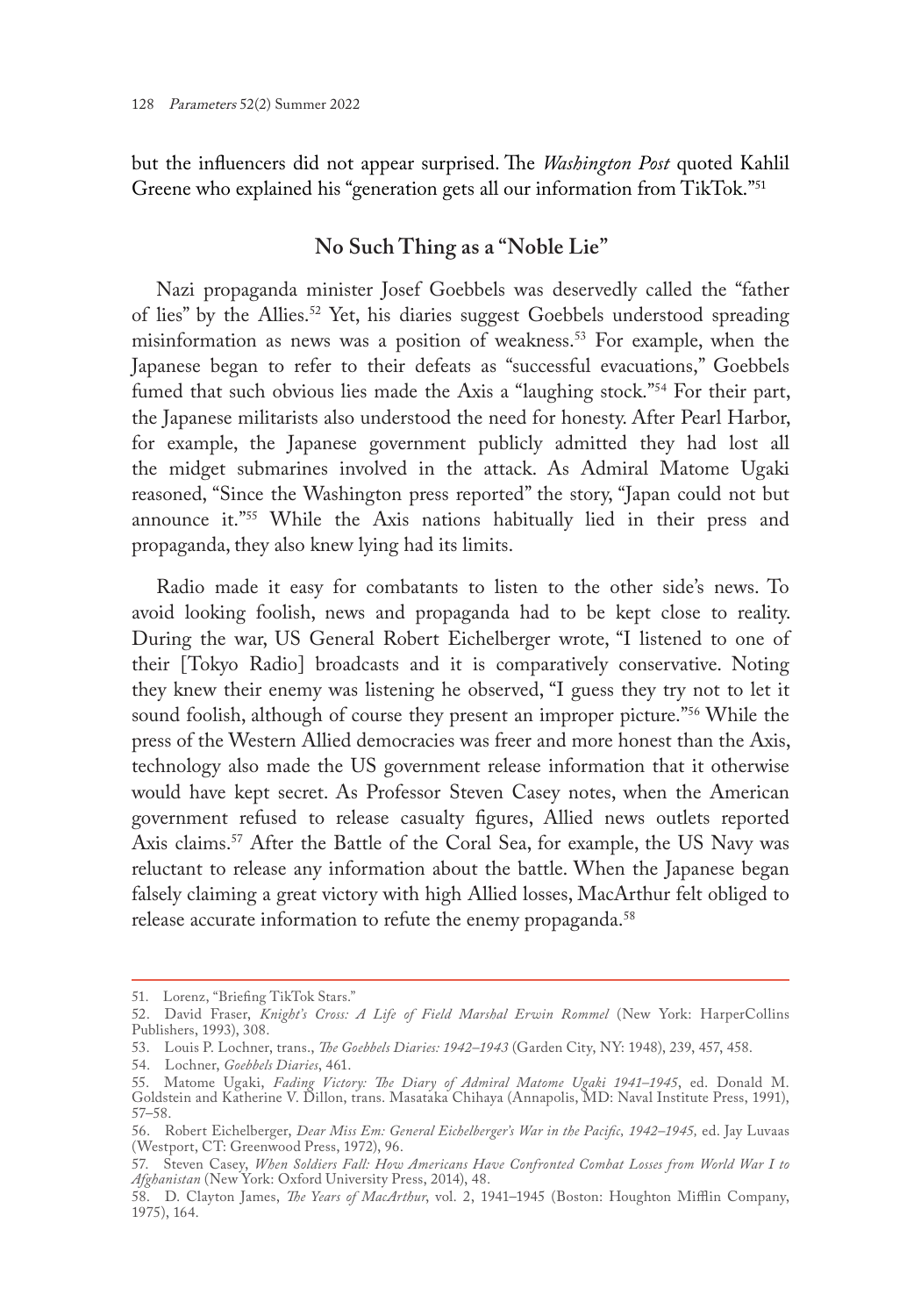New technologies have made deception more difficult, but truthful news news reporting that accurately depicts events—has a power that defies human invention.59 Goebbels's and Ugaki's statements tacitly acknowledged truth's power, even if they understood it was a weapon they could not employ. Lying to the public may yield short-term gains, but it comes at significant risk. For example, in the Battle of Waterloo, Napoleon Bonaparte learned the Prussians were advancing to assist the Duke of Wellington's troops. Nevertheless, he ordered the story spread that French Marshal Emmanuel de Grouchy was arriving with reinforcements. Napoleon's soldiers believed him until defeat arrived, along with reality. It was enough to shatter French morale and turn defeat into a rout.<sup>60</sup>

Deceiving the enemy is an important and legitimate part of warfare. The media can help fool the enemy, as the examples at the opening of this article demonstrated. As the journalists Patton spoke to understood fully, he was not trying to deceive them, his soldiers, or the Allied public. Today's media is not the World War II press corps, and commanders should use media deception with extreme caution. Deceiving the enemy is necessary, but lying to one's side is dangerous.

### **Lessons Learned**

Have new media technologies made the lessons from World War II military-press relations obsolete? As of this writing, the war in Ukraine is still raging, meaning any lessons drawn from the conflict must deal with incomplete information. Nevertheless, the war has clearly shown that the media is still a weapon in modern warfare, and new technologies have increased the media's power. As noted, Zelensky has brilliantly used TikTok to build support for Ukraine.<sup>61</sup> Not since Churchill has a leader exploited media technology to link himself closely to resistance in a desperate cause. As evidenced by Russia's persistent efforts to kill him, Zelensky has succeeded in placing himself at the center of gravity for Ukrainian endurance.<sup>62</sup> Making one person the focal point of resistance is dangerous; it leaves a vacuum if that person is killed. This technique, however, has served the Ukrainian cause well.

Zelensky is not the only Ukrainian using social media. Thousands of ordinary Ukrainians have uploaded videos and posts to Facebook, Instagram, TikTok, and

<sup>59.</sup> Lovelace, *Media Offensive*, 5–6.

<sup>60.</sup> David Howarth, *Waterloo: Day of Battle* (New York: Atheneum, 1968), 172, 182.

<sup>61.</sup> Chayka, "Watching the World's 'First TikTok War,'" *New Yorker*, March 3, 2022.

<sup>62.</sup> Namita Singh, "Ukraine's Zelensky Has Survived More Than a Dozen Assassination Attempts, Adviser Claims," *Independent* (website), March 10, 2022, [https://www.independent.co.uk/news/world](https://www.independent.co.uk/news/world/europe/ukraine-zelensky-assassination-attempts-russia-b2032759.html) [/europe/ukraine-zelensky-assassination-attempts-russia-b2032759.html.](https://www.independent.co.uk/news/world/europe/ukraine-zelensky-assassination-attempts-russia-b2032759.html)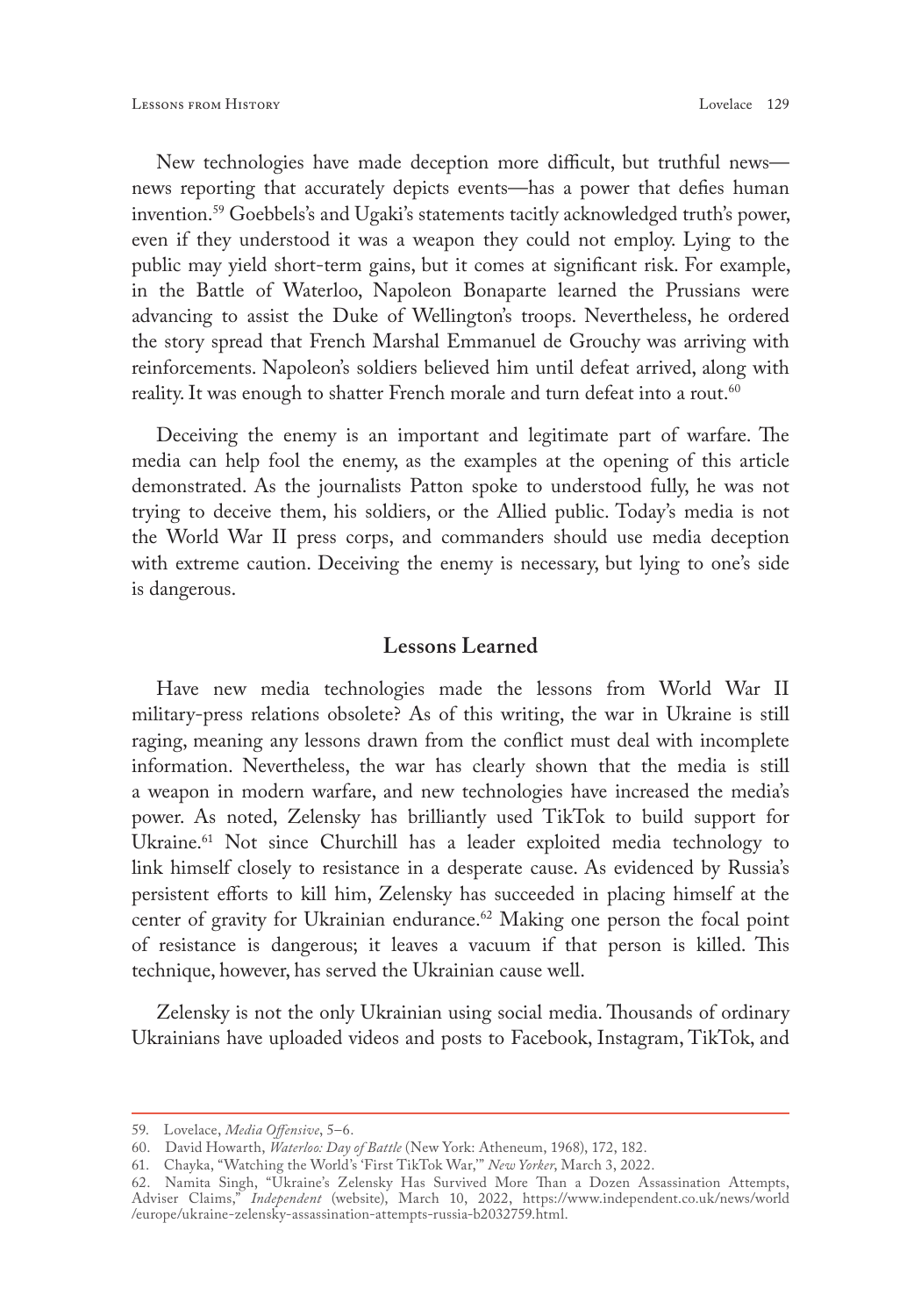Twitter, giving the war immediacy to those watching thousands of miles away.<sup>63</sup> Studies have also found disinformation on social media sites and TikTok.<sup>64</sup> Persistent efforts to root out misinformation suggest the importance of truth in warfare has not ended.<sup>65</sup>

Commanders and policymakers should mentally prepare for making difficult decisions that might counter editorial or public opinion. They should remember social media and Twitter storms do not necessarily represent popular sentiment and realize they are more knowledgeable about events than stateside critics. They must also resist the temptation to remove competent subordinates to satisfy public opinion.

Commanders and policymakers should resist any attempts at prepublication censorship. Nazi Germany tried to stop *BBC* radio broadcasts in World War II and failed.<sup>66</sup> Russia's repeated unsuccessful efforts to block Western social media in Ukraine indicate modern Internet censorship will be ineffective.<sup>67</sup> Instead, journalists should be accredited or embedded with units and provided guidelines on what they cannot publish—and removed from their assignments if they violate the guidelines. Criticism, and even disinformation, should not be silenced. Opposition opinion in the United States was not restricted during World War II, and this policy should continue in future wars.

Likewise, commanders must be honest with the press. Within the limits of operational security and with an understanding that deception is part of warfare, commanders should avoid lying to the media. Recently, there has been much discussion of "fake news," disinformation, or misinformation. The cure for such problems is trust in institutions built on their personnel being honest. Even when it is distasteful, humans want the truth, and honest commanders will serve their country better than liars.

Nor is bad news necessarily detrimental when it comes to public relations. Military leadership during World War II worried that if the press were too optimistic, Americans would believe the conflict was almost won and lose interest. This belief led to the release of photographs of dead American soldiers during the

<sup>63.</sup> Kate Linthicum, "TikTok and Twitter Capture Ukraine War in Frighteningly Real Time," *Los Angeles Times* (website), March 31, 2022, [https://www.latimes.com/world-nation/story/2022-03-31](https://www.latimes.com/world-nation/story/2022-03-31/ukraine-war-social-media-tik-tok) [/ukraine-war-social-media-tik-tok](https://www.latimes.com/world-nation/story/2022-03-31/ukraine-war-social-media-tik-tok).

<sup>64.</sup> Shayan Sardarizadeh, "Ukraine War: False TikTok Videos Draw Millions of Views," *BBC* (website), April 25, 2022, <https://www.bbc.com/news/60867414>.

<sup>65.</sup> Sardarizadeh, "Ukraine War."

<sup>66.</sup> Nicholas Stargardt, *The German War: A Nation Under Arms, 1939–1945, Citizens and Soldiers* (New York: Basic Books, 2015), 79.

<sup>67.</sup> Sarah E. Needleman and Evan Gershkovich, "From YouTube to RuTube: Inside Russia's Influence Campaign," *Wall Street Journal,* April 20, 2022, [https://www.wsj.com/articles/from-youtube-to](https://www.wsj.com/articles/from-youtube-to-rutube-inside-russias-influence-campaign-11650447002?msclkid=74bdd15bcd6311ec867c81e121a00d8c) [-rutube-inside-russias-influence-campaign-11650447002?msclkid=74bdd15bcd6311ec867c81e121a00d8c](https://www.wsj.com/articles/from-youtube-to-rutube-inside-russias-influence-campaign-11650447002?msclkid=74bdd15bcd6311ec867c81e121a00d8c).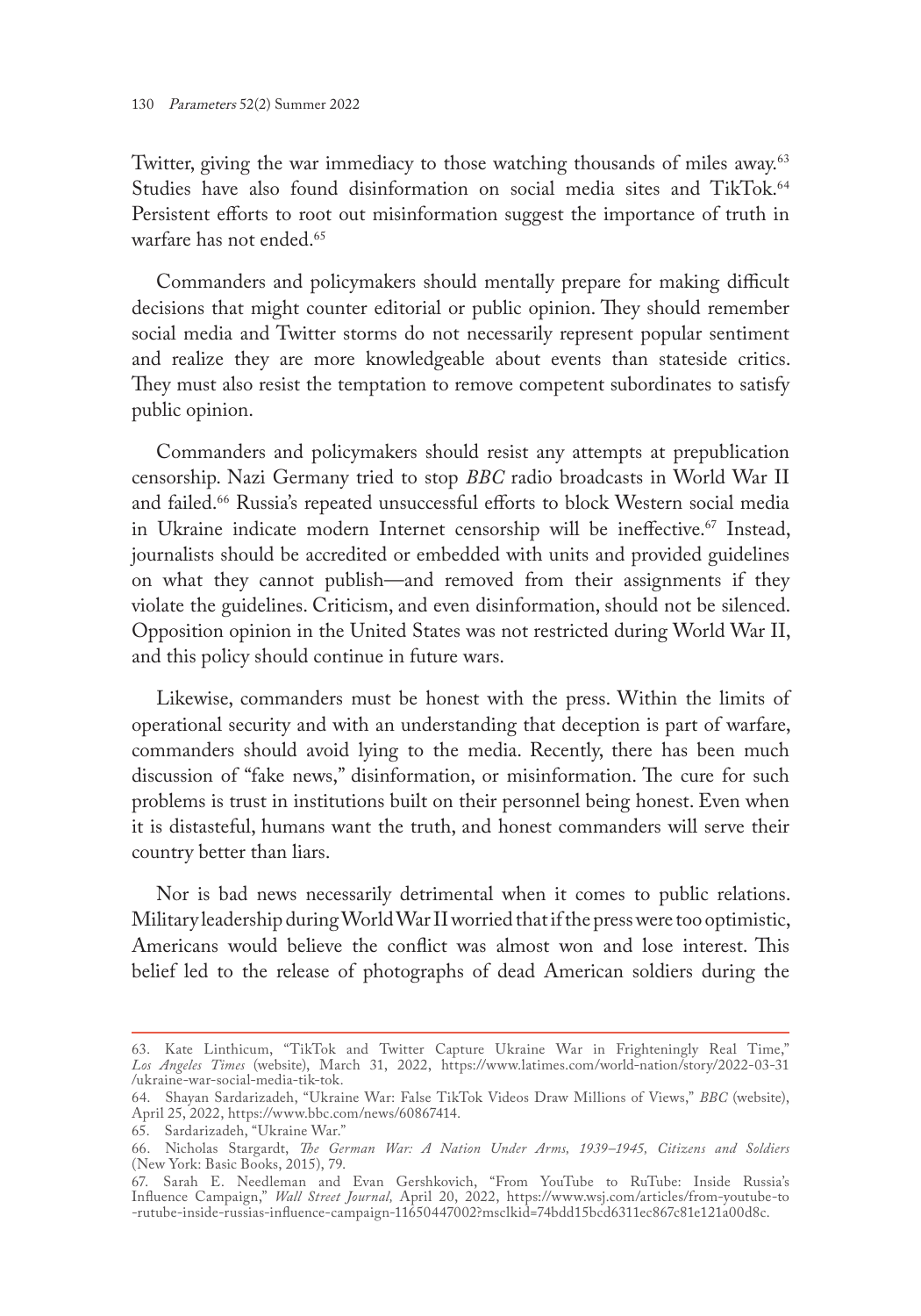middle of the war.<sup>68</sup> Negative news stories can keep the civilian population from taking victory for granted in long conflicts.

During a war, all commanders should direct media attention toward their subordinates. Most importantly, the military should provide access to ordinary soldiers and encourage journalists to write about them. These types of stories make exciting news and will improve military morale. Although local newspapers are less relevant today than during World War II, the Internet has opened new avenues to reach audiences. Business and nonprofit organizations have long used Facebook groups, Patreon, YouTube, and other social media to connect with specific audiences by following the day-to-day lives of individuals in pursuit of a particular goal. The military can do the same to highlight the accomplishments of units and soldiers.

Finally, these conclusions are the result of an academic historical study. They come from the past, but practitioners must be careful how they are applied in the present. If they are tested in future wars and found wanting, they must be discarded. Military leaders should remember that orchestrated violence wins wars, not media strategies. The press is simply one weapon in the arsenal of modern warfare.

# **Conclusion**

Just as today, World War II military leaders sometimes viewed a free press as a liability. "It's one of the disadvantages of democracy that it can't conduct politics or war according to logic and intelligence," smirked Goebbels, "but have to respond to the up-and-down swings of public opinion."<sup>69</sup> Marshall worried over the same issue. After the war he recalled, "the leader in a democracy has to keep the people entertained."70

Despite the annoyance and danger the press can cause the military during a war, this article has argued that a free press is a powerful weapon in modern warfare. Like all weapons, the media should be used and understood carefully. Commanders, unduly influenced by public opinion—or what they believe to be public opinion—may make unwise battlefield decisions. *The Media Offensive* provides a deeper exploration of these topics; however, this article has briefly outlined some lessons from the book that may be helpful. Studying the

<sup>68.</sup> George H. Roeder Jr., *The Censored War: American Visual Experience during World War Two* (New Haven, CT: Yale University Press, 1993), 1.

<sup>69.</sup> Entry 21.7.1942, Joseph Goebbels, Die Tagebücher von Joseph Goebbels, ed. Elke Fröhlich (Munich: K. G. Saur, 1995), Teil II, Brand, 160, quoted in Nigel Hamilton, *The Mantle of Command: FDR at War 1941–1942* (Boston: Houghton Mifflin Harcourt, 2014), 317–18.

<sup>70.</sup> Larry I. Bland, ed., *George C. Marshall Interviews and Reminiscences for Forrest C. Pogue*, 3rd ed. (Lexington, VA: George C. Marshall Research Foundation, 1991), 622.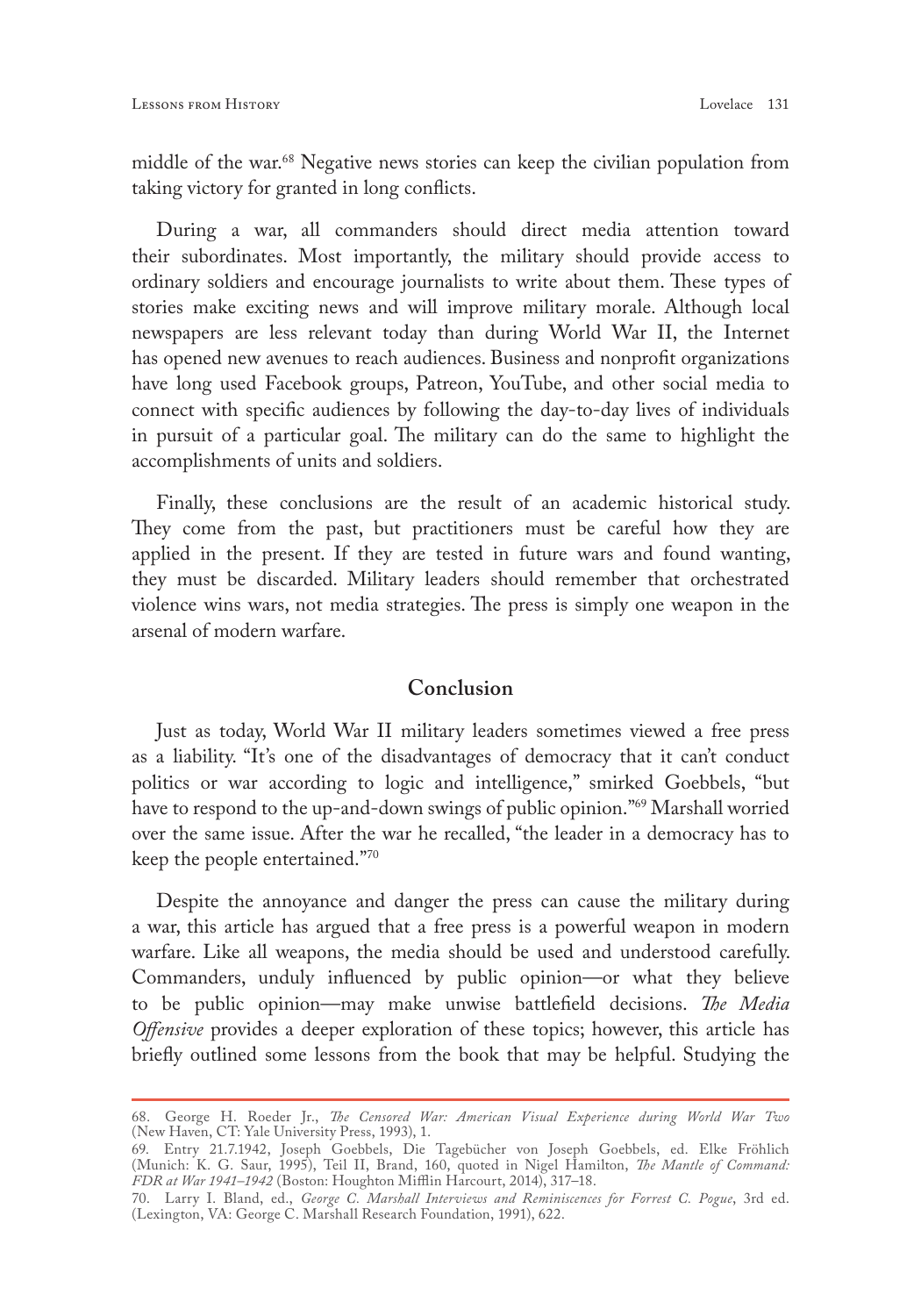military-press relationship during World War II provides excellent intellectual training for anyone considering the possible and probable challenges the press will pose in future conflicts.

Alexander G. Lovelace

Dr. Alexander G. Lovelace is a scholar in residence at the Contemporary History Institute of Ohio University. His first book, *The Media Offensive: How the Press and Public Opinion Shaped Allied Strategy during World War II*, is being published by the University Press of Kansas in 2022.